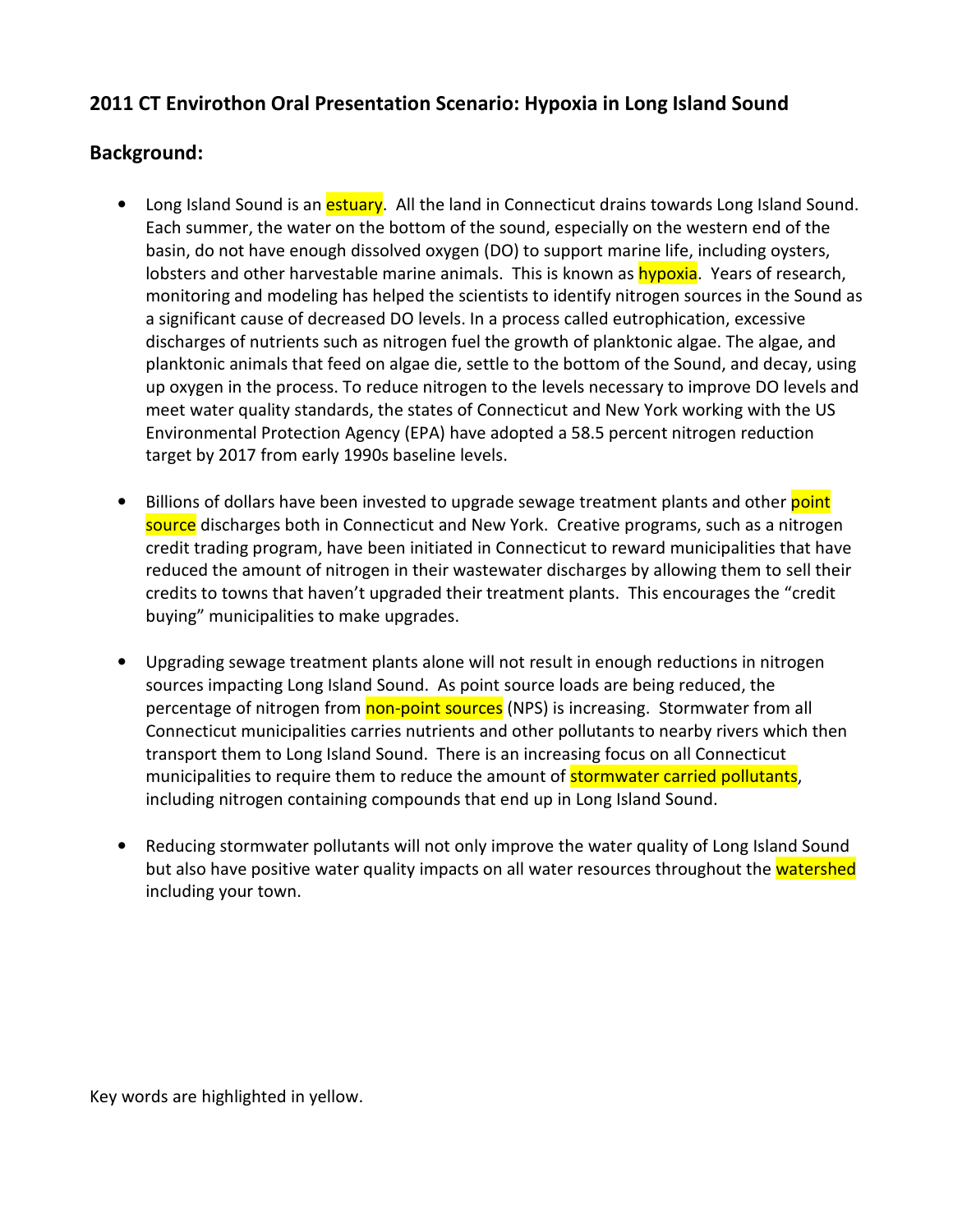## The 2011 Connecticut Envirothon Oral Scenario:

Your team/consulting firm has been hired by the town of ------------------ to develop a plan to reduce the amount of non-point source nitrogen that your town sends to our estuary, Long Island Sound, causing Hypoxia.

(Regional, private or magnet schools will choose a town in their region.)

Stormwater sampling shows us that the largest sources of Nitrogen in Stormwater Runoff are from:

- Agricultural Land Use including Cropland, Pasture, Nurseries, Golf Courses, Athletic Fields
- Commercial Land Use including Retail, Industrial, Power Plants
- Transportation Land Use including Vehicle Emissions, Roads, Parking Lots, Airports,
- Residential Land Use including High Density Residential with 8+ units per acre, Medium Density Residential 2-7 units per acre and Low Density with 1 unit per 1-5 acres.

Your job is to make sure your town understands how the Long Island Sound Estuary functions, and why it is important to CT, both ecologically and economically. Then decide which two of the four land used mentioned above are the biggest contributors of nitrogen in your town. Develop a plan with recommendations for your local officials to minimize your town's contribution. Put your town on a Nitrogen Crash Diet to solve the Hypoxia Problem.

- 1. Briefly describe the LIS estuary and explain its importance to Connecticut both ecologically and economically.
- 2. Explain how Hypoxia disrupts the function of a healthy estuary and why it is important for Connecticut to keep Long Island Sound free of Hypoxic episodes.
- 3. What is your watershed address? Show the path that runoff from your town travels on its way to Long Island Sound. Briefly identify the main NPS sources of nitrogen in the stormwater runoff from your town.
- 4. Discuss ways to reduce your town's Nitrogen runoff from: (choose from the list of four land uses mentioned above based on what you believe to be one of the largest contributor of nitrogen to stormwater runoff)
- 5. Discuss ways to reduce your town's Nitrogen runoff from: (select a second choice from the land use list above based on what you believe to be one of the largest contributor of nitrogen to stormwater runoff)